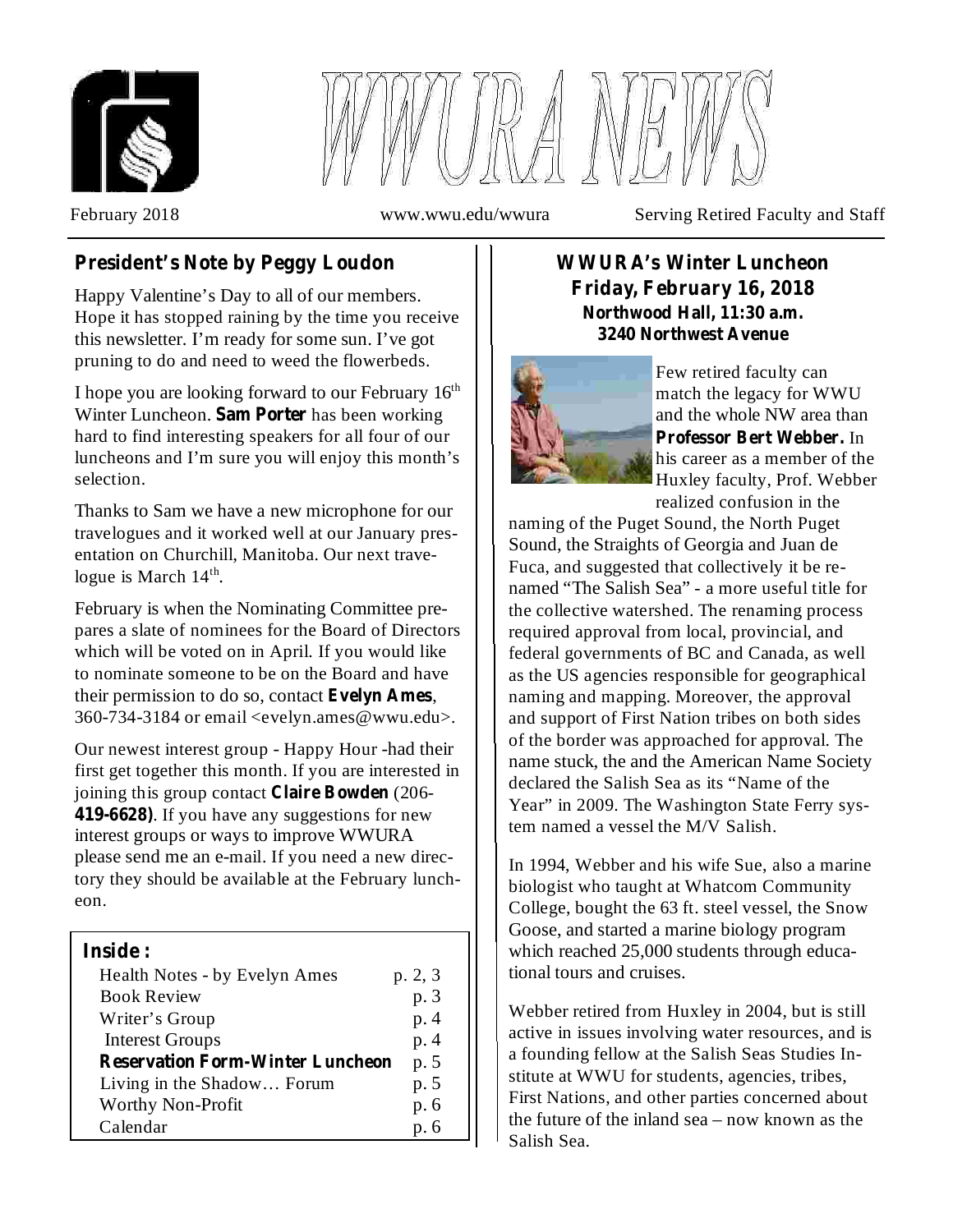## **2018 February Health Notes by Evelyn Ames Comments on the "Water Consciousness Movement"**

Public health officials suggest that the trend toward drinking "raw water" (unfiltered, untreated, unsterilized spring water, costing from \$15 to \$35 a gallon) puts the nut in health nut! They are concerned about the dubious claims (benefits of unsterilized water versus dangers of tap water) made by companies selling "raw" water.

"Naturally probiotic. Perfected by nature," **boasts** Live Water, which sells raw water sourced from Opal Spring near Madras, Oregon. The company claims their spring water is free of industrial toxins and rich in healthy microbes because it is not processed. In actually, Live Water sources from the same monitored spring that feeds the municipal tap in Madras, Oregon. Live Water webpage advertises "Sodium, potassium, magnesium and calcium are the four primary electrolytes that maintain the body's fluid balance. LIVE WATER is abundant in each. There is even trace amounts of lithium and copper. Our naturally alkaline water is ideal for everyday use at a ph of 8. Our Probiotic Report shows four raw water exclusive probiotics that aren't found in any other food source." Ironically, in this report, the following contaminant was reported: Pseudomonas oleovorans, a "Gram-negative, methylotrophic bacterium that was first isolated in water-oil emulsions used as lubricants and cooling agents for cutting metals." Does this seem healthy? Live Water advertisements suggest that filtered and bottled spring waters are sterilized with UV light, ozone gas and filtration systems similar in the way juice and dairy products are pasteurized for shelf stability. The company suggests sterilization destroys beneficial sources of minerals and probiotics, whereas "living spring water is the key to unlocking a perfect microbiome balance."

The measure of cleanliness of drinking water is what one cannot see. In relation to mountain streams, herds of deer, elk, cougars or other animals or people have relieved themselves in the streams. Has the groundwater been contaminated from naturally occurring elements such as radon, uranium, and arsenic? Have pesticides and other chemicals flowed into the water? When hiking in the mountains, the CDC strongly recommends boiling, filtering or disinfecting water from streams and river before drinking it and calls the modern water treatment techniques "One of the Ten Greatest Public Health Achievements of the 20th Century." The longevity of Americans increased dramatically following public water filtration systems in the early 1900's.

Water treatment is intended to remove harmful bacteria such as E.coli, Salmonella and Giardia, a common parasite that causes a diarrheal illness called giardiasis and can be contracted by drinking "untreated or improperly treated water from lakes, streams, or wells". The HYPERLINK "https://www.epa.gov/sdwa/overview-safe-drinking-water-act"Safe Drinking Water Act (SDWA) requires the Environmental Protection Agency to put in place certain standards to ensure tap water is safe to drink. The Food and Drug Administration regulates water that is bottled and sold to consumers. The water molecule is the same whether the water is pulled from a spring or comes out of the tap. The difference is what else is in the water!

For the International Traveler, here are CDC guidelines on "What's Safer: Food and Beverage Safety." Unclean food and water can cause travelers' diarrhea and other diseases. Travelers to developing countries are especially at risk. In otherwise healthy adults, diarrhea is rarely serious or life-threatening, but it can certainly make for an unpleasant trip. Steps to keep in mind when traveling!

**What's Safer:** Pasteurized dairy products like milk; "Dry" food like bread or crackers; Water, sodas, or sports drinks that are bottled and sealed (carbonated is safer); Hot coffee or tea; Hard-cooked eggs; Food that is cooked and served hot; Meat that is cooked all the way through; Food from a factory sealed package or container; Fruit and vegetables you have washed in clean water or peeled.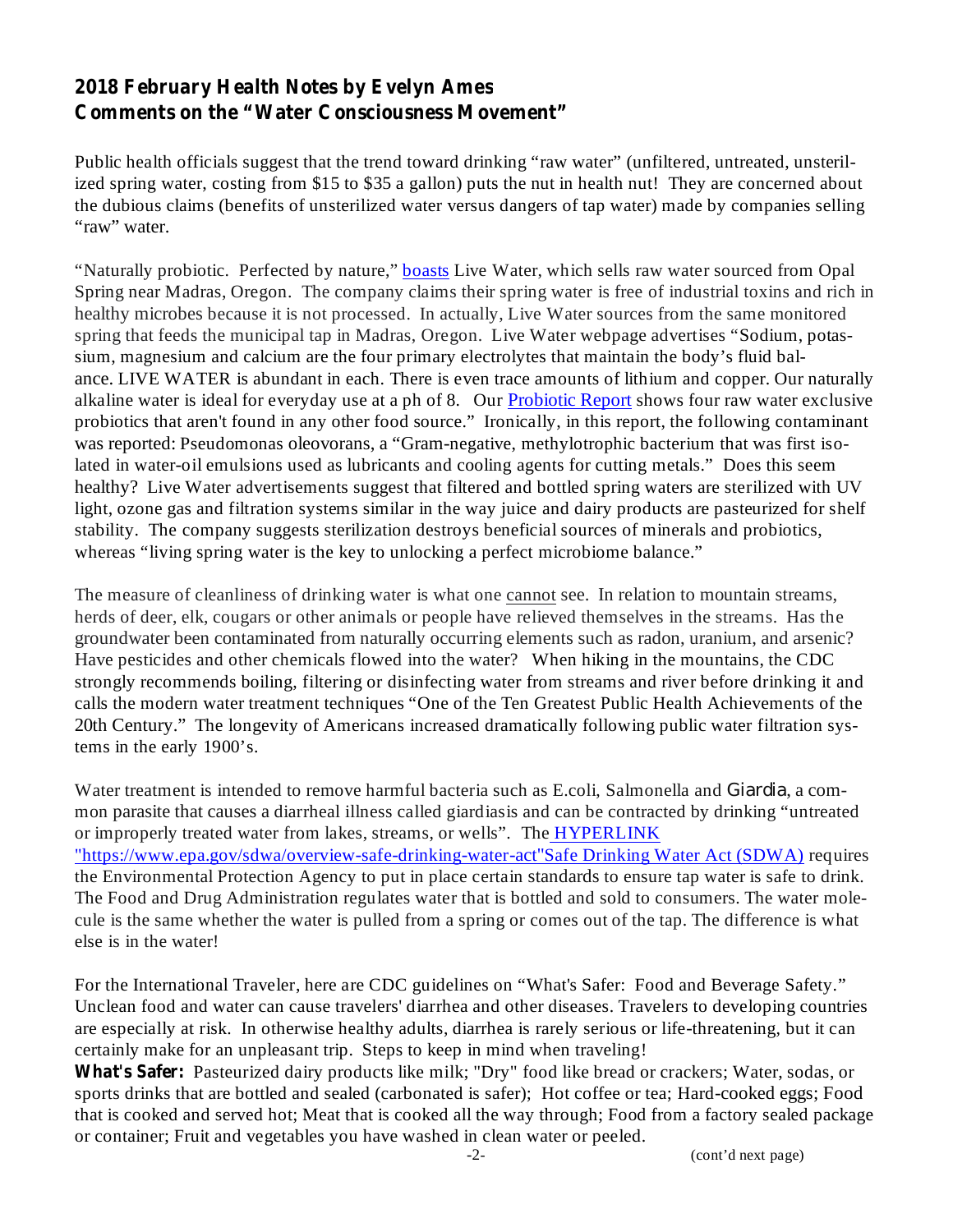## **Health Notes,** *cont'd*

**What's Not:** Fountain drinks; Water or ice made from the tap or a well Flavored ice pop; Unpasteurized dairy products; Food from street vendors; Bushmeat (monkeys, bats, or other wild game); Food served at room temperature; Raw or undercooked (rare) meat or fish; Raw or soft-cooked (runny) eggs; Unwashed or unpeeled raw fruits and vegetables; Salads.

Extra: In the past few years, cautions have been made about drinking coffee and tea served on airplanes, especially international travel. Concern is about how clean water is when siphoned into airplanes. Bottled water is no problem. Travelers might wish to take their own hot coffee/tea (after passing through inspection).

**Sources:** http://www.myajc.com/lifestyles/food--cooking/raw-water-trend-all-wet-cdc-says-drinkinguntreated-water-health-risk/fizzxgKzmbrEoogvVtrwZP/ https://www.washingtonpost.com/news/to-your-health/wp/2018/01/03/raw-water-is-the-latest-health-crazeheres-why-drinking-it-may-be-a-bad-idea/?utm\_term=.e8ba112c9955 https://wwwnc.cdc.gov/travel/page/infographic-food-water-whats-s.afer https://www.epa.gov/dwstandardsregulations https://www.cdc.gov/healthywater/drinking/bottled/index.html

### **Book Review**

### **by Naomi Oreskes and Erik M. Conway—A Review** *to Global Warming Merchants of Doubt: How a Handful of Scientists Obscured the Truth on Issues from Tobacco Smoke*

The authors are significant historians of science. The general arc of the story they tell begins when the major tobacco companies banded together and hired a powerful PR company to help them deal with the rising possibility that the federal government was about to regulate tobacco and thus negatively affect their profits. They hired Hill and Knowlton; John Hill advised them to sell doubt about the scientific findings.

They did so and found several eminent scientists willing to carry their banner. Fred Seitz was an atomic scientist who as a young man worked on the Manhattan Project and helped develop the atom bomb. Another eminent physicist eagerly helping was Edward Teller, often called "the father of the hydrogen bomb." There were others. One issue that united them all was a Cold War fierce anti-communism which saw any move toward government regulation as a huge step toward the loss of capitalism and thus of personal freedom.

The effort was wide and deep and long-lasting. Think tanks were funded, national committees formed, research funded. All of this effort was to promote doubt about the scientific evidence indicting smoking tobacco as addictive and carcinogenic. And it was successful. The tobacco industry knew, *from its own re*search, about the dangers of smoking, and its representatives continued to lie and to sow doubt.

The strategies and tactics that worked for so long were soon adopted by industries and political groups to cast doubt about scientific evidence for the dangers of acid rain, asbestos, the hole in the ozone layer, second hand smoke, and now global warming. And many of the culprits are the same. This important, thoroughly researched, and well-written book deserves your full attention.

#### **-Bob McDonnell**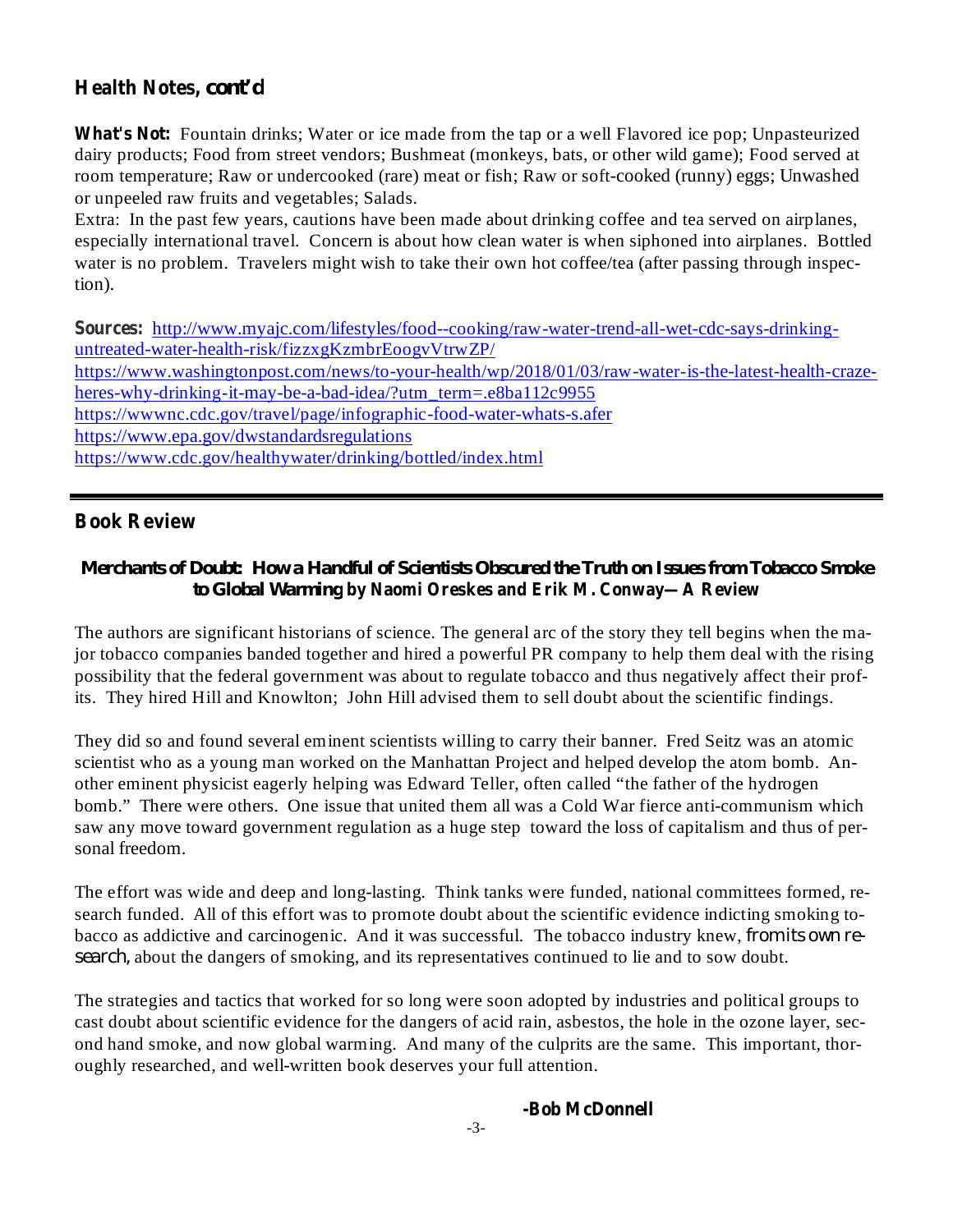# **Writer's Group**

### **My Life Now In a Series of Senryu\* Suzanne Krogh**

The Scale Monday Morning Are those numbers right? It's true I haven't tried but I say it's fake news

At the Dog Bar Sasha's head swivels There's way too much to choose from! Ball chase! Ear scratch! Treats!

Tai Chi Class "Practice ev'ry day" The teacher's ignored mantra I stumble along

At the Piano It's a trick keyboard Though I try to play pop tunes It just allows Bach

Boarding the Plane Unwieldy suitcase Can I still lift it that high? Uhm, excuse me sir…

\* *Senryu are similar to Japanese haiku, with the exception that they are typically focused on human foibles rather than on observances of nature. The syllabic requirement of 5-7-5 remains the same. Since I haven't found a rule against it, I've taken the liberty of giving them titles.*

## **FEBRUARY 2018 INTEREST GROUPS**

If you are interested in one of the groups please call or email the contact person.

**BOOK GROUP** --Donna Moore, 360-733-5769 dfmoore12@gmail.com

We will meet Tuesday, Feb. 20 at the home of Donna Moore,1200 Birch Falls Dr.

February's book is A Gentleman in Moscow by Amor Knowles, discussion leader and snacks, Claire Bowden.

March's book is You Don't Have to Say You Love Me by Sherman Alexie

**BRIDGE GROUP** —Caryl Hinckley, 360-739-1036, carylchinckley@hotmail.com

The bridge group will meet on Tuesday, February 27th at 1:30 place TBD.

We are looking for a few more bridge players. If you would like to join our friendly, fun bridge group, please call Caryl and let her know.

**INFORMAL DINING --** Janet Berg, 360-733-4654, janetlila@hotmail.com

**OPERA GROUP**--Evelyn Ames, 360-734-3184, evelyn.ames@wwu.edu

Contact Evelyn if you want information about scheduled dates and locations for the Metropolitan Opera and Skagit Opera.

February 10, *L'Elisir D'Amore* (Donizetti) March 10, Semiramide (Rossini) February 24, La Boheme Web site for The MET HD: https://www.metopera.org/Season/In-Cinemas/. Skagit Opera: http://skagitopera.org/performances/ (now Pacific Northwest Opera) Web site for Vancouver Opera: https://www.vancouveropera.ca/ Seattle Opera: https://www.seattleopera.org/ Pacific Opera Victoria: http://www.pov.bc.ca/ *March 31, Cosi fan Tutti* 

**PLAY READING** —Margaret Woll, 360-734-8427, mhildeb408@aol.com Play Reading will meet Monday, February 26, 2018 at the home of Margaret and John Woll, 208 Highland Dr. We will continue reading *Murder at the Empress.*

**WRITER'S GROUP -** Troy Faith Ward, 425-299-4924, ron.ward740@gmail.com. Meets twice a month. The groups are kept small so there is time for reading and critiquing each other's  $work.$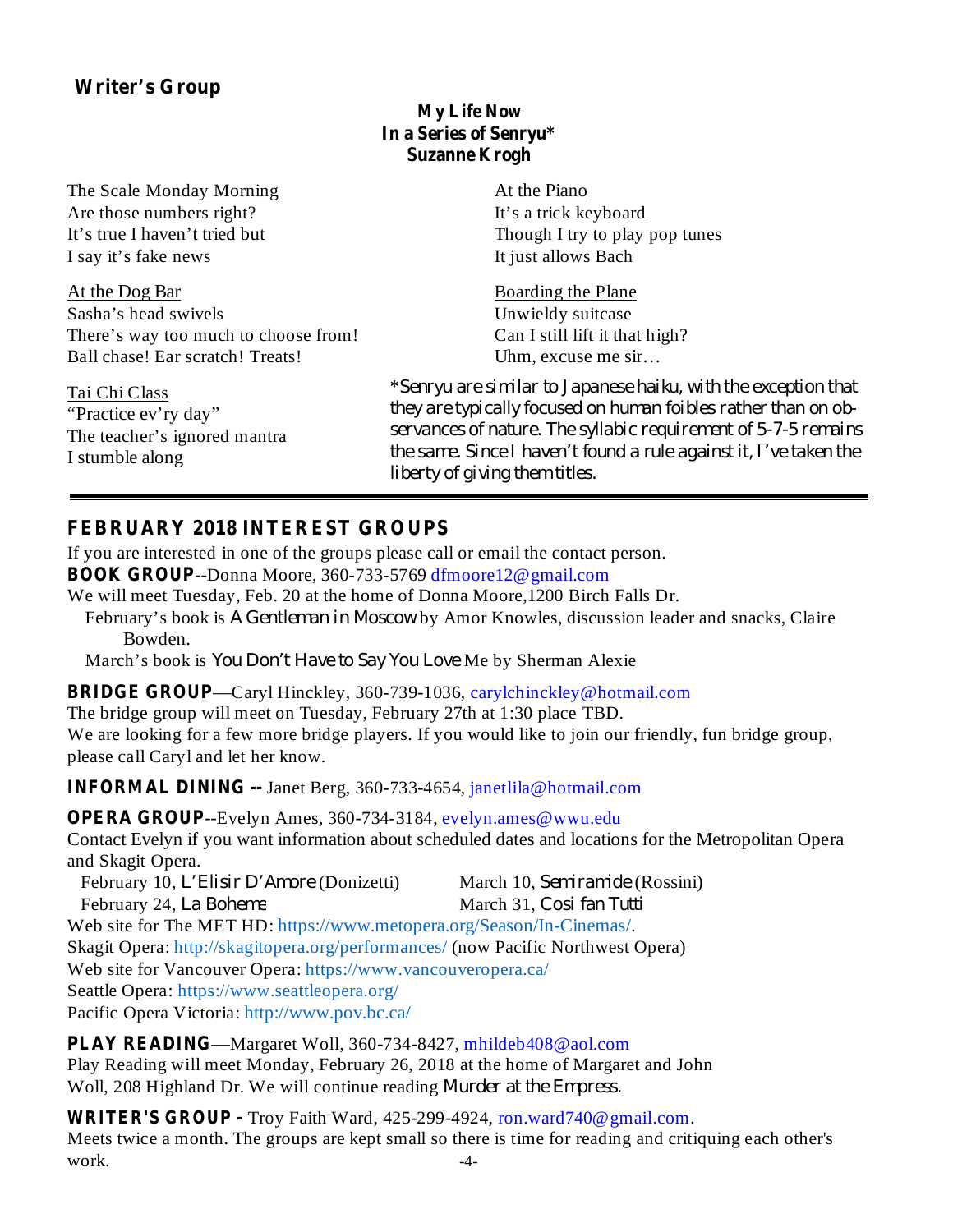#### **Bellingham, WA. --- Living in the Shadow of an Active Volcano-Disaster Preparedness Forum**

**The Volunteer Mobilization Center (VMC)** will host the 2<sup>nd</sup> Bi-Annual Disaster Preparedness Public Forum on March 24, 2018 at the Whatcom Middle School, 810 Halleck, Bellingham, WA. The Forum is from 10:00 AM to 12:00 PM. The doors will open at 9:00 AM.

Tickets are available from the website: www.eventbrite.com/e/living-in-the-shadow-of-an-active-volcano-tickets-42138923655

The Forum will encourage ongoing discussion about how our community can prepare for what may occur during a disaster. At this Forum, the VMC will bring together experts in the fields of geology and disaster preparedness to discuss conditions specific to Whatcom County and the types of disasters experienced here.

"Our county faces threats from multiple types of disasters, earthquake, forest fires, floods, tsunamis, and even volcanic eruption," said Terri Temple, VMC Unit Leader. "By addressing the need for food, water, shelter, medical response and communications we can prepare ourselves and our community to address all of them."

This year, speakers promoting County-wide resilience will include:

Seth Moran, Scientist in Charge, Cascades Volcano Observatory, US Geological Survey; **Jackie Caplan-Auerbach**, Assistant Professor, Western Washington University's Department of Geology and Assistant Dean, College of Science and Engineering; Pete Stelling, Assistant Professor, Western Washington University's Department of Geology, College of Science and Engineering; and **John Gargett, Deputy Director, Whatcom County Sheriff's Office-Division of Emergency Management.** 

Our speakers will present information on the impacts of a Mt. Baker eruption, including landslides, lahars, flooding of the Nooksack and Skagit rivers and air and water quality, as well as results from a recent study of the financial impacts to the County.

Prior to the presentation, several community organizations will make disaster preparedness materials available for attendees to take home. Those organizations include the VMC, Community Emergency Response Team (CERT), and US Geological Survey.

: **Volunteer Mobilization Center Contact Terri Temple, Unit Leader whatcomvmc@gmail.com 360-441-9017**

# **Reservation Form WWURA Winter Luncheon 11:30 a.m., February 16, 2018 Northwood Hall, 3240 Northwest Avenue**

Name (s) \_\_\_\_\_\_\_\_\_\_\_\_\_\_\_\_\_\_\_\_\_\_\_\_\_\_\_\_\_\_\_\_\_\_\_\_\_\_\_\_\_\_\_\_\_\_\_\_\_\_\_\_\_\_\_\_\_\_\_\_\_\_\_\_\_\_\_\_\_\_\_\_\_\_

Address or Phone Number \_\_\_\_\_\_\_\_\_\_\_\_\_\_\_\_\_\_\_\_\_\_\_\_\_\_\_\_\_\_\_\_\_\_\_\_\_\_\_\_\_\_\_\_\_\_\_\_\_\_\_\_\_\_\_\_\_\_\_\_

Amount Enclosed \_\_\_\_\_\_\_\_\_\_\_\_\_\_\_\_\_\_\_\_\_\_\_\_\_\_\_\_\_(\$ members, for non-member) **17 \$19**

#### **Reservation Deadline is Monday, February 12, 2018**

Make your check payable to WWURA and mail with this form to Chris Gerhold, 829 Racine, Belling**ham, WA, 98229.** Questions ? Call Chris at 733-9265.